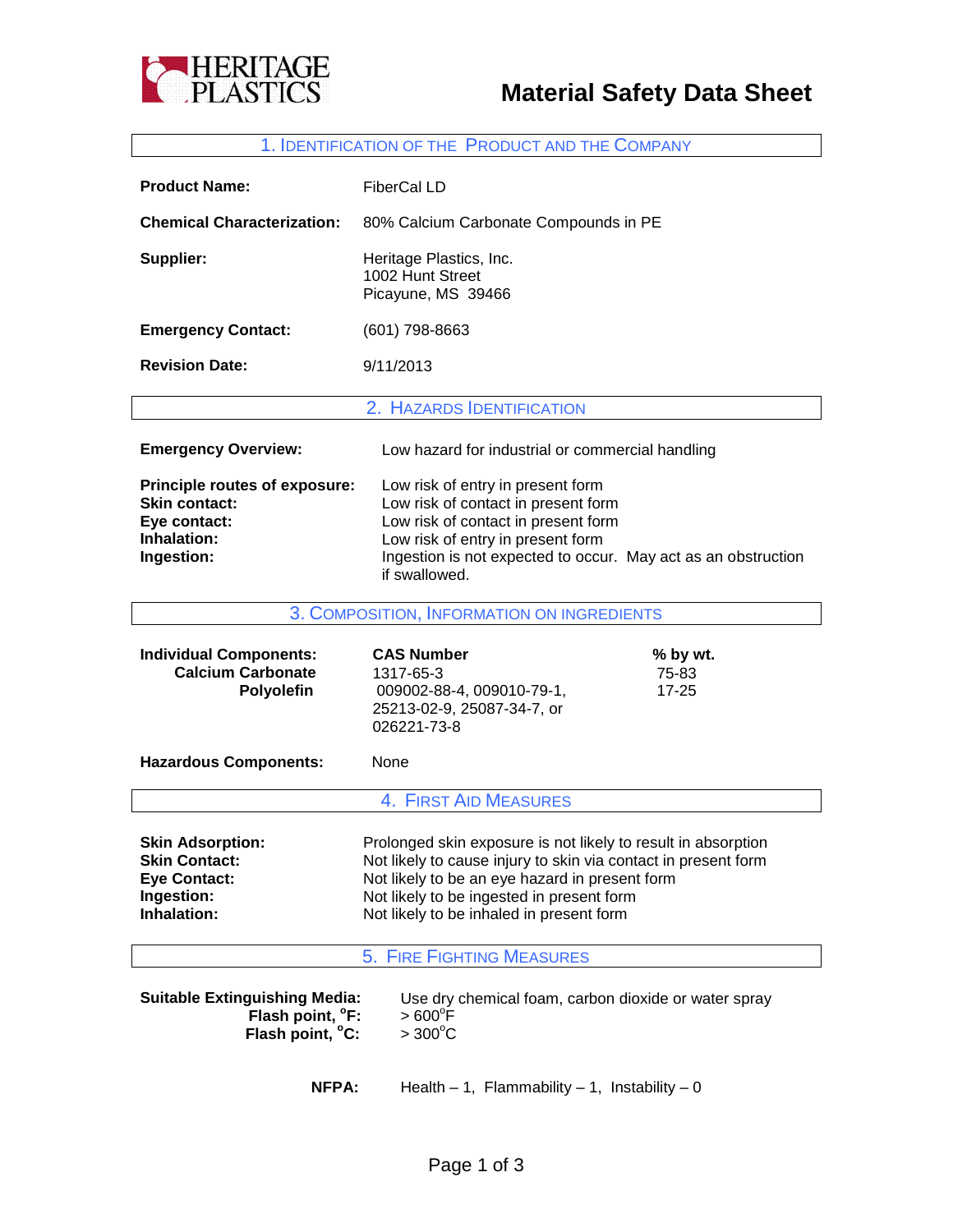

## **Material Safety Data Sheet**

**HMIS:** Health – 1, Flammability – 1, Instability – 0

| <b>Hazardous Combustion</b> |                               |
|-----------------------------|-------------------------------|
| <b>Products:</b>            | Oxides of nitrogen and carbon |
|                             |                               |

6. ACCIDENTAL RELEASE MEASURES

| <b>General Procedures:</b> | Contain and collect spill via sweep, vacuum, etc. and discard       |  |
|----------------------------|---------------------------------------------------------------------|--|
| Disposal:                  | Bury in landfill or burn in adequate incinerator in accordance with |  |
|                            | local, state, and federal regulations                               |  |

7. HANDLING AND STORAGE

| Handling:          | Minimize dust generation; use with adequate ventilation |
|--------------------|---------------------------------------------------------|
| <b>Shelf Life:</b> | 12 months                                               |
| Storage:           | Keep dry; store at ambient temperatures                 |

8. EXPOSURE CONTROLS AND PERSONAL PROTECTION

| <b>Engineering measures to</b><br>reduce exposure: | Occasionally during product transfer and conveying, fine dust<br>can be generated. Use ventilation to minimize exposure to<br>airborne contaminates. |
|----------------------------------------------------|------------------------------------------------------------------------------------------------------------------------------------------------------|
| <b>Personal Protective Equipment</b>               |                                                                                                                                                      |
| <b>Respiratory:</b>                                | None needed; however, if dust is generated during handling,<br>wear appropriate respiratory protection to minimize exposure                          |
| Skin:                                              | None needed                                                                                                                                          |
| Eye:                                               | Wear eye protection to minimize mechanical injury                                                                                                    |
|                                                    |                                                                                                                                                      |

**Work/Hygiene Practices:** Low hazard. Wash before eating, drinking and smoking.

9. PHYSICAL AND CHEMICAL PROPERTIES

| <b>Physical State:</b>         | Solid pellet, approximately 4-5 mm in diameter |
|--------------------------------|------------------------------------------------|
| Color:                         | Grayish white                                  |
| Odor:                          | None                                           |
| Melting Point, <sup>o</sup> F: | $>205^\circ F$                                 |
| Melting Point, <sup>°</sup> C: | $>96^{\circ}$ C                                |
| <b>Specific Gravity:</b>       | $1.80 - 2.05$ g/cc                             |
| Solubility:                    | Insoluble                                      |

## 10. STABILITY AND REACTIVITY

**Chemical Stability:** Stable<br> **Conditions to avoid:** Avoid s **Hazardous Decomposition** Products: None **Hazardous Polymerization:** No

Avoid storing near high heats or flame

11. TOXICOLOGICAL INFORMATION